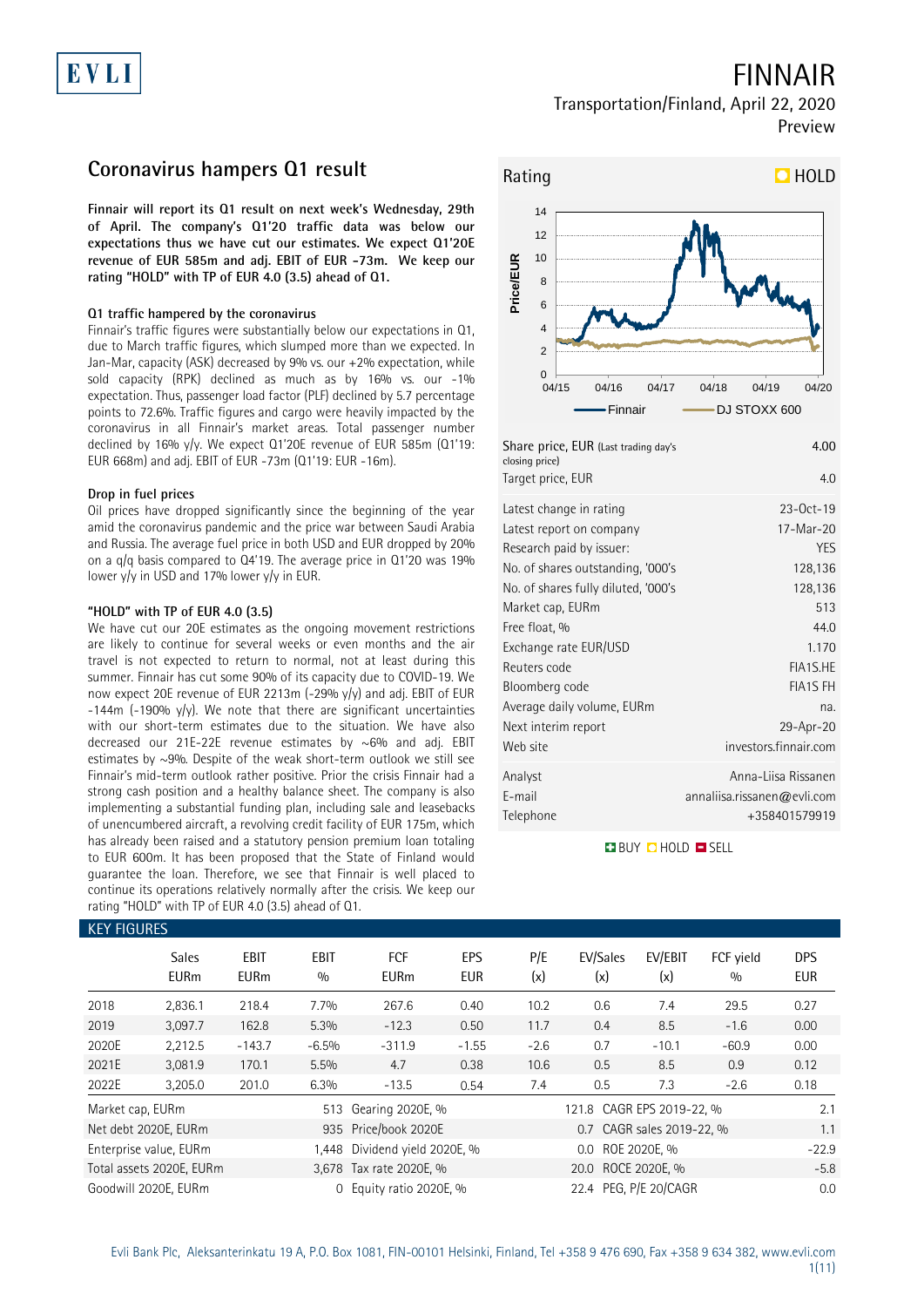### Transportation/Finland, April 22, 2020 Preview

| İfinnair                   | 2017          | 2018          | 2019        | 2020E          | 2020E          | 2020E          | 2020E          | 2020E        | 2021E      | 2022E         |
|----------------------------|---------------|---------------|-------------|----------------|----------------|----------------|----------------|--------------|------------|---------------|
| <b>IEURm</b>               | $\mathsf{FY}$ | $\mathsf{F}'$ | Y           | Q <sub>1</sub> | 02             | Q <sub>3</sub> | Q <sub>4</sub> | $\mathsf{F}$ | <b>FY</b>  | $\mathsf{FY}$ |
| Passengers (thousands)     | 11905         | 13281         | 14650       | 2656           | 531            | 3487           | 3434           | 10108        | 14611      | 15125         |
| y/y change                 | 10%           | 12 %          | 10%         | $-16%$         | $-86%$         | $-15%$         | $-2\%$         | $-31%$       | 45 %       | 4%            |
| ASK (mkm)                  | 36922         | 42 38 6       | 47 190      | 9671           | 1 673          | 10 768         | 11 3 5 6       | 33 468       | 47 804     | 49 4 83       |
| v/v change                 | 9%            | 15 %          | 11%         | $-9%$          | $-86%$         | $-15%$         | $-2\%$         | $-29%$       | 43 %       | 4%            |
| RPK (mkm)                  | 30 749        | 34 660        | 38 538      | 7 0 2 5        | 1 2 9 1        | 9 2 8 9        | 8970           | 26 576       | 39 055     | 40 434        |
| v/v change                 | 14 %          | 13 %          | 11%         | $-16%$         | $-87%$         | $-15%$         | $-2\%$         | $-31%$       | 47 %       | 4%            |
| Load factor (RPK/ASK), PLF | 83.3 %        | 81.8 %        | 81.7%       | 72.6 %         | 77.2 %         | 86.3 %         | 79.0 %         | 79.4 %       | 81.7%      | 81.7 %        |
| y/y change                 | $3.5% - p$    | $-1.5% - p$   | $-0.1% - p$ | $-5.7% - p$    | $-5.3% - p$    | $0.1%-p$       | $0.0% - p$     | $-2.3% - p$  | $2.3% - p$ | $0.0% - p$    |
| <b>Total revenue</b>       | 2569          | 2835          | 3098        | 585            | 136            | 744            | 748            | 2213         | 3082       | 3205          |
| YoY change                 | 11%           | 10 %          | 9%          | $-12.96$       | $-83%$         | $-14%$         | $-3.96$        | $-29.96$     | 39 %       | 4 %           |
| Other income               | 77            | 74            | 56          | 16             | $\overline{2}$ | 14             | 15             | 47           | 56         | 56            |
| Staff costs                | $-423$        | $-500$        | $-535$      | $-117$         | $-41$          | $-125$         | $-138$         | $-421$       | $-543$     | $-561$        |
| v/v change                 | 17%           | 18 %          | $7$ %       | $-10%$         | $-70%$         | $-5\%$         | 1%             | $-21%$       | 29 %       | 3%            |
| % of revenue               | 16 %          | 18 %          | 17%         | 20 %           | 30 %           | 17%            | 18 %           | 19 %         | 18 %       | 18 %          |
| <b>IFuel</b>               | $-472$        | $-581$        | $-687$      | $-132$         | $-20$          | $-147$         | $-143$         | $-443$       | $-581$     | $-584$        |
| v/v change                 | $-4.96$       | 23 %          | 18 %        | $-9%$          | $-89%$         | $-22%$         | $-16%$         | $-36%$       | 31%        | 196           |
| % of revenue               | 18 %          | 20 %          | 22%         | 23 %           | 15%            | 20 %           | 19 %           | 20 %         | 19 %       | 18 %          |
| Other OPEX                 | $-1314$       | $-1330$       | $-1444$     | $-347$         | $-117$         | $-366$         | $-374$         | $-1204$      | $-1496$    | $-1555$       |
| v/v change                 | 4%            | 1%            | 9%          | 0%             | $-67%$         | $-2\%$         | 3%             | $-17.96$     | 24 %       | 4%            |
| % of revenue               | 51 %          | 47 %          | 47 %        | 59 %           | 86 %           | 49 %           | 50 %           | 54 %         | 49 %       | 49 %          |
| Comparable EBITDA          | 300           | 501           | 488         | 4              | $-40$          | 120            | 108            | 192          | 518        | 561           |
| Depreciation               | $-129$        | $-294$        | $-325$      | $-78$          | $-82$          | $-84$          | $-92$          | $-336$       | $-348$     | $-360$        |
| Comparable EBIT            | 171           | 218           | 163         | $-73$          | $-122$         | 36             | 16             | $-144$       | 170        | 201           |
| Comp. EBIT-%               | 6.6%          | 7.7%          | 5.3%        | $-12.5%$       | $-90%$         | 4.8%           | 2.1%           | $-6.5%$      | 5.5%       | 6.3%          |
| IAC & fair value changes   | 54            | 49            | $-3$        | $\overline{0}$ | $\overline{0}$ | $\Omega$       |                |              |            | $\Omega$      |
| EBIT                       | 225           | 256           | 160         | $-73$          | $-122$         | 36             | 16             | $-144$       | 170        | 201           |

### **Estimates**

Sources: Finnair, Evli estimates







# Evli Bank Plc, Aleksanterinkatu 19 A, P.O. Box 1081, FIN-00101 Helsinki, Finland, Tel +358 9 476 690, Fax +358 9 634 382, [www.evli.com](http://www.evli.com/)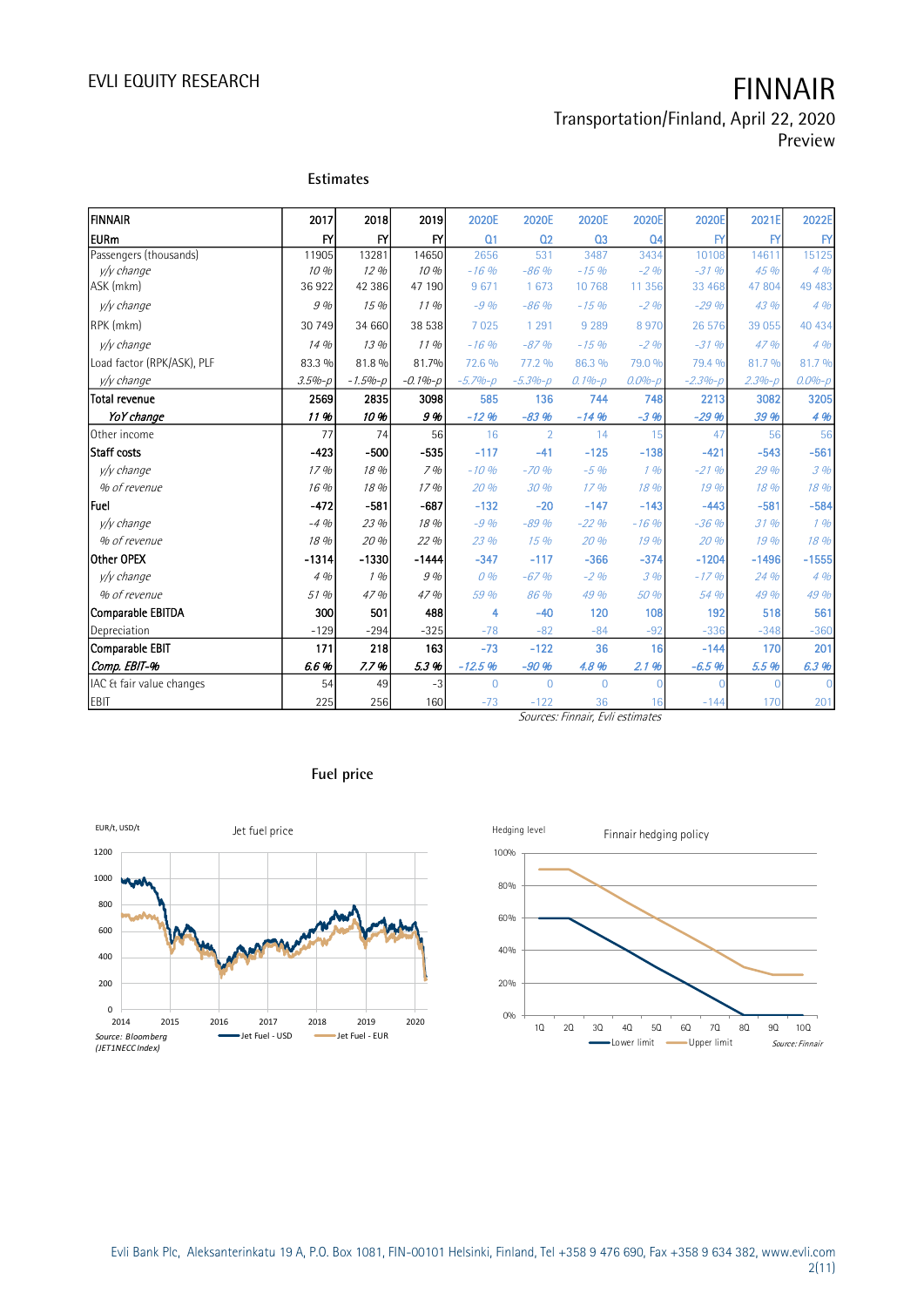# Transportation/Finland, April 22, 2020

Preview

### MCAP EV/EBITDA EV/EBITDA EV/EBITDA EV/EBIT EV/EBIT EV/EBIT P/E P/E P/E P/B P/B P/B<br>| local FX 20 21 22 20 21 22 20 21 22 20 21 22 **FINNAIR PEER GROUP** local FX 20 21 22 20 21 22 20 21 22 20 21 22 Primary European peers SAS AB 3286 4.4x 3.3x 3.9x 26.1x 10.4x 11.3x 3.1x 2.5x 0.8x 0.6x 0.5x International Consolidated Airlines Group 4546 4.4x 2.5x 2.4x 17.8x 4.3x 4.2x 2.9.4x 2.7x 2.4x 0.8x 0.6x 0.6x<br>Air France-KLM SA 1.5x 1.0x 0.8x 2.9x 2.1x 2.1x 2.6x 6.4x 3.5x 2.4x 1.5x 1.0x 0.8x Air France-KLM SA 1936 5.3x 2.2x 2.1x 7.6x 6.4x 3.5x 2.4x 1.5x 1.0x 0.8x Deutsche Lufthansa AG 3821 9.2x 2.4x 3.3x 5.8x 7.2x 3.3x 2.7x 0.4x 0.4x 0.4x Norwegian Air Shuttle ASA 937 8.9x 6.0x 5.5x 378.0x 17.7x 14.9x 1.6x 0.8x 0.4x 0.3x 0.2x Other European peers<br>Aeqean Airlines SA Aegean Airlines SA 384 2.9x 7.4x 8.8x 4.8x 5.1x 1.3x 1.1x 1.0x easyJet plc 2413 15.5x 4.0x 3.4x 9.3x 6.2x 9.4x 5.7x 0.9x 0.8x 0.8x Ryanair Holdings Plc 10504 12.9x 5.3x 4.4x 43.3x 8.5x 7.2x 43.0x 8.5x 6.7x 1.9x 1.6x Wizz Air Holdings Plc 2331 6.0x 3.5x 2.5x 31.4x 6.6x 3.7x 108.1x 9.4x 22.3x 2.0x 1.6x 2.2x North American peers American Airlines Group, Inc. 4687 8.1x 6.0x 16.2x 10.7x 6.6x 3.4x 7.0x 1.9x 1.9x<br>Delta Air Lines, Inc. 19786 22.7x 3.5x 2.9x 5.3x 4.2x 4.9x 3.7x 0.9x 0.8x 0.7x Delta Air Lines, Inc. 14786 22.7x 3.5x 2.9x 5.3x 4.2x 4.9x 3.7x 0.9x 0.8x 0.7x JetBlue Airways Corporation 2247 48.0x 4.1x 2.7x 7.5x 4.4x 6.6x 4.1x 0.4x 0.3x 0.3x<br>
Southwest Airlines Co. 15319 62.7x 4.2x 3.2x 6.0x 4.7x 9.0x 6.8x 1.3x 1.1x 1.0x Southwest Airlines Co. 15319 62.7x 4.2x 3.2x 6.0x 4.7x 9.0x 6.8x 1.3x 1.1x 1.0x Spirit Airlines, Inc. 873 46.8x 5.8x 3.5x 9.0x 5.8x 5.0x 3.1x 0.4x 0.4x 0.3x Primary European peers median 19.53x 2.5x 3.3x 2.5x 3.3x 2.6x 7.2x 2.9.4x 3.1x 2.4x 0.8x 0.6x 0.5x Finnair (Evli est)\* | 7.5x 2.8x 2.6x | -10.1x 8.5x 7.3x | -2.6x 10.6x 7.4x | 0.7x 0.6x 0.6x Finnair discount/premium to primary peer group median\* 42 % 12 % -19 % -139 % 11 % 2 % -109 % 241 % 208 % -13 % 3 % 14 % Div yield Div yield Div yield EBIT-% EBIT-% EBIT-% ROCE-% ROCE-% ROCE-% ROE-% ROE-% ROE-% **FINNAIR PEER GROUP** Ticker 20 21 22 20 21 22 20 21 22 20 21 22 Primary European peers SAS AB SAS-SE 0.0% 0.0% 0.0% 2.3% 5.4% 6.1% 3.0% 7.2% 8.0% -4.3% 19.7% 20.8% International Consolidated Airlines Group IAG-GB 4.1% 8.8% 11.2% 4.1% 12.9% 13.6% 3.6% 12.8% 13.1% 2.6% 23.0% 24.3%<br>Air France-KLM SA -69.7% 29.3% 32.0% 4.6% 4.9% 4.6% 4.9% 6.0% -5.8% 7.4% 9.0% -69.7% 29.3% 32.0% Air France-KLM SA AF-FR | 0.1% 0.1% 3.3% | -4.6% 4.9% 6.0% | -5.8% 7.4% 9.0% | -69.7% 29.3% 32.0% Deutsche Lufthansa AG LHA-DE 1.8% 5.4% 5.5% -5.5% 5.4% 6.5% -5.9% 7.1% 8.4% -13.5% 11.2% 13.9% Norwegian Air Shuttle ASA **NAS-NO** 0.0% 0.0% 2.9% 0.4% 8.1% 9.2% 0.2% 4.5% 5.1% -61.5% 18.3% 26.3% Other European peers Aegean Airlines SA AEGN-GR 5.1% 11.0% 9.8% 5.8% 9.1% 8.5% 8.6% 15.4% 15.5% 14.3% 22.0% 19.0% easyJet plc EZJ-GB 2.9% 5.2% 9.3% -6.5% 6.3% 9.1% -4.8% 6.1% 9.1% -9.3% 9.0% 14.1% Ryanair Holdings Plc **RY4C-IE** 0.4% 0.3% 4.6% 16.4% 16.1% 2.9% 12.3% 15.0% 4.3% 18.6%<br>Wizz Air Holdings Plc **Wizz-GB** 0.0% 0.0% 5.0% 16.0% 14.3% 3.0% 11.6% 8.6% 1.8% 16.6% Wizz Air Holdings Plc WIZZ-GB 0.0% 0.0% 15.0% 16.0% 14.3% 3.0% 11.6% 8.6% 1.8% 16.6% 9.9% North American peers American Airlines Group, Inc. AAL-US | 2.4% 2.2% 2.9% | -13.2% 5.2% 6.9% | -9.0% 4.9% 7.4% |<br>Delta Air Lines, Inc. DAL-US | 2.5% 1.8% 5.5% | -2.9% 12.3% 13.3% | -1.7% 10.3% 12.2% Delta Air Lines, Inc. No. 2016 10.3% DAL-US 2.5% 1.8% 5.5% -2.9% 12.3% 13.3% -1.7% 10.3% 12.2% -14.0% 16.2% 19.3%<br>1990 JetBlue Airways Corporation JBLU-US 0.0% 0.0% 0.0% -3.8% 8.6% 11.5% -2.0% 5.8% -8.3% 6.1% 8.0% JetBlue Airways Corporation JBLU-US 0.0% 0.0% 0.0% -3.8% 8.6% 11.5% -2.0% 5.8% -8.3% 6.1% 8.0%

Southwest Airlines Co. **LUV-US** 1.4% 1.5% 2.6% -1.8% 12.8% 13.4% -1.4% 13.7% 16.5%

Spirit Airlines, Inc. SAVE-US 0.0% 0.0% 0.0% -0.9% 10.5% 11.6% -0.4% 5.4% -12.2% 7.2% 8.4%

**Valuation**

Primary European peers median <br>Primary European peers median FIA1S-FI 0.0% 3.1% 4.4% -6.5% 5.5% 6.3% -5.8% 6.7% 7.3% -22.9% 6.1% 8.2%

Finnair (Evli est)\* FIA1S-FI 0.0% 3.1% 4.4% -6.5% 5.5% 6.3% -5.8 % 6.7 % 7.3 % -22.9% 6.1% 8.2% Source: Factset, Evli Research Note: Our model treats Finnair's EUR 200m hybrid bond as 100% equity. Our estimates exclude IAC and fair value changes, but include hybrid interest.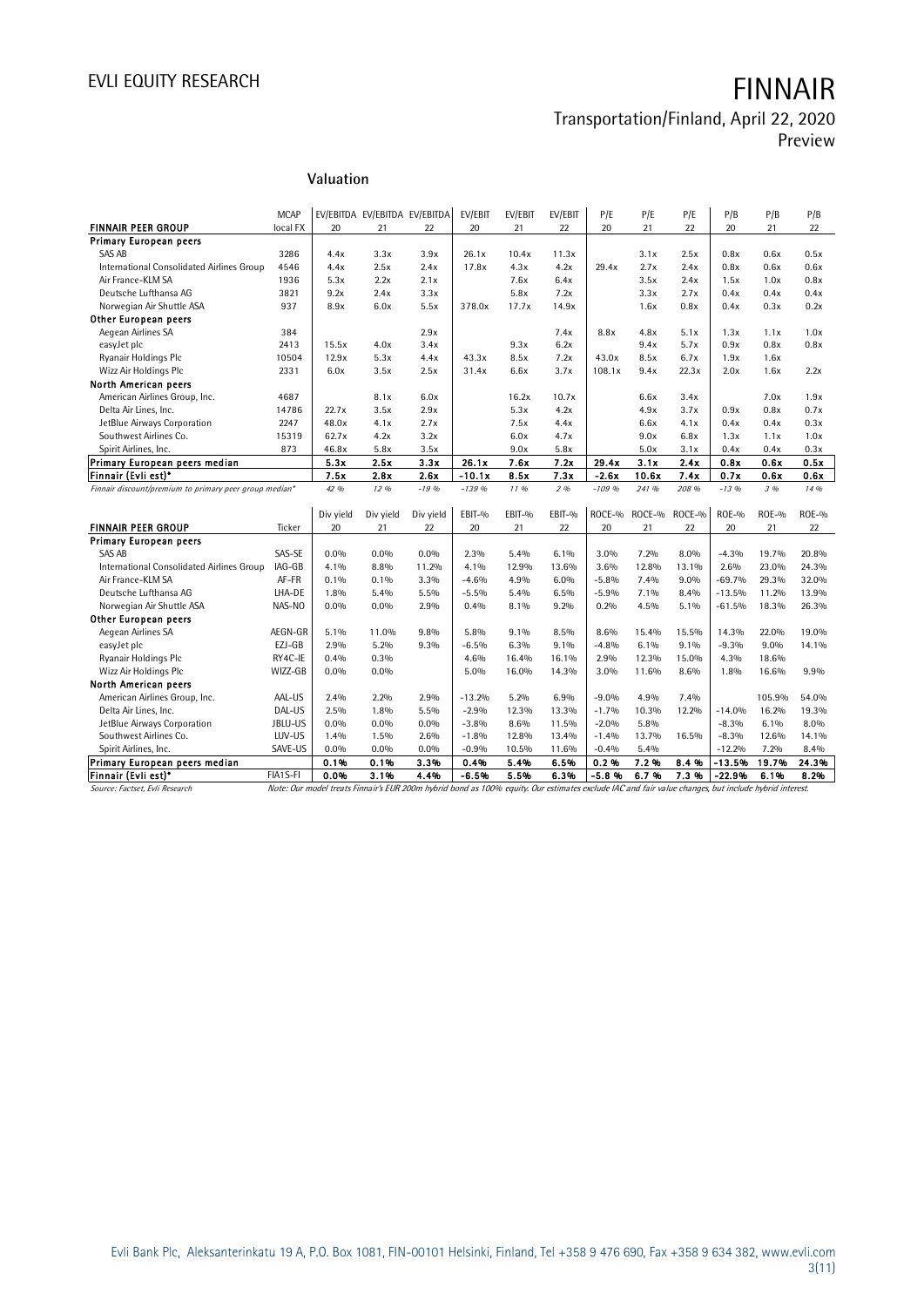### Transportation/Finland, April 22, 2020 Preview

| <b>INTERIM FIGURES</b>               |         |        |         |        |         |         |          |         |         |          |         |         |
|--------------------------------------|---------|--------|---------|--------|---------|---------|----------|---------|---------|----------|---------|---------|
| EVLI ESTIMATES, EURm                 | 201901  | 201902 | 201903  | 201904 | 2019    | 2020Q1E | 2020Q2E  | 2020Q3E | 2020Q4E | 2020E    | 2021E   | 2022E   |
| Net sales                            | 668.3   | 789.1  | 865.4   | 774.9  | 3.097.7 | 584.8   | 135.6    | 743.9   | 748.2   | 2,212.5  | 3,081.9 | 3,205.0 |
| EBITDA                               | 60.2    | 125.6  | 181.8   | 120.7  | 488.2   | 4.5     | $-40.5$  | 119.8   | 108.0   | 191.8    | 518.4   | 561.2   |
| EBITDA margin (%)                    | 9.0     | 15.9   | 21.0    | 15.6   | 15.8    | 0.8     | $-29.9$  | 16.1    | 14.4    | 8.7      | 16.8    | 17.5    |
| <b>EBIT</b>                          | $-15.8$ | 46.9   | 100.6   | 31.2   | 162.8   | $-73.0$ | $-122.5$ | 35.8    | 16.0    | $-143.7$ | 170.1   | 201.0   |
| EBIT margin (%)                      | $-2.4$  | 5.9    | 11.6    | 4.0    | 5.3     | $-12.5$ | $-90.4$  | 4.8     | 2.1     | $-6.5$   | 5.5     | 6.3     |
| Net financial items                  | $-31.0$ | $-8.8$ | $-22.9$ | $-4.3$ | $-67.0$ | $-20.0$ | $-23.0$  | $-23.0$ | $-23.0$ | $-89.0$  | $-94.0$ | $-99.2$ |
| Pre-tax profit                       | $-46.8$ | 38.1   | 77.7    | 26.9   | 95.8    | $-93.0$ | $-145.5$ | 12.8    | $-7.0$  | $-232.7$ | 76.1    | 101.7   |
| Tax                                  | 9.7     | $-7.8$ | $-14.4$ | $-5.9$ | $-18.4$ | 18.6    | 29.1     | $-2.6$  | 1.4     | 46.5     | $-15.2$ | $-20.3$ |
| Tax rate (%)                         | 20.7    | 20.5   | 18.5    | 21.9   | 19.2    | 20.0    | 20.0     | 20.0    | 20.0    | 20.0     | 20.0    | 20.0    |
| Net profit                           | $-40.3$ | 27.1   | 60.1    | 17.8   | 64.6    | $-77.6$ | $-119.5$ | 7.1     | $-8.8$  | $-198.8$ | 48.3    | 68.8    |
| EPS                                  | $-0.31$ | 0.21   | 0.47    | 0.14   | 0.50    | $-0.61$ | $-0.93$  | 0.06    | $-0.07$ | $-1.55$  | 0.38    | 0.54    |
| EPS adjusted (diluted no. of shares) | $-0.31$ | 0.21   | 0.47    | 0.14   | 0.50    | $-0.61$ | $-0.93$  | 0.06    | $-0.07$ | $-1.55$  | 0.38    | 0.54    |
| Dividend per share                   | 0.00    | 0.00   | 0.00    | 0.00   | 0.00    | 0.00    | 0.00     | 0.00    | 0.00    | 0.00     | 0.12    | 0.18    |
| SALES, EURm                          |         |        |         |        |         |         |          |         |         |          |         |         |
| Group total                          | 668.3   | 789.1  | 865.4   | 774.9  | 3,097.7 | 584.8   | 135.6    | 743.9   | 748.2   | 2,212.5  | 3,081.9 | 3,205.0 |
| Total                                | 668.3   | 789.1  | 865.4   | 774.9  | 3,097.7 | 584.8   | 135.6    | 743.9   | 748.2   | 2,212.5  | 3,081.9 | 3,205.0 |
| SALES GROWTH, Y/Y %                  |         |        |         |        |         |         |          |         |         |          |         |         |
| Group total                          | 4.2     | 9.9    | 7.2     | 15.7   | 9.2     | $-12.5$ | $-82.8$  | $-14.0$ | $-3.4$  | $-28.6$  | 39.3    | 4.0     |
| Total                                | 4.2     | 9.9    | 7.2     | 15.7   | 9.2     | $-12.5$ | $-82.8$  | $-14.0$ | $-3.4$  | $-28.6$  | 39.3    | 4.0     |
| EBIT, EURm                           |         |        |         |        |         |         |          |         |         |          |         |         |
| Group total                          | $-15.8$ | 46.9   | 100.6   | 31.2   | 162.8   | $-73.0$ | $-122.5$ | 35.8    | 16.0    | $-143.7$ | 170.1   | 201.0   |
| Total                                | $-15.8$ | 46.9   | 100.6   | 31.2   | 162.8   | $-73.0$ | $-122.5$ | 35.8    | 16.0    | $-143.7$ | 170.1   | 201.0   |
| EBIT margin, %                       |         |        |         |        |         |         |          |         |         |          |         |         |
| Group total                          | $-2.4$  | 5.9    | 11.6    | 4.0    | 5.3     | $-12.5$ | $-90.4$  | 4.8     | 2.1     | $-6.5$   | 5.5     | 6.3     |
| <b>Total</b>                         | $-2.4$  | 5.9    | 11.6    | 4.0    | 5.3     | $-12.5$ | $-90.4$  | 4.8     | 2.1     | $-6.5$   | 5.5     | 6.3     |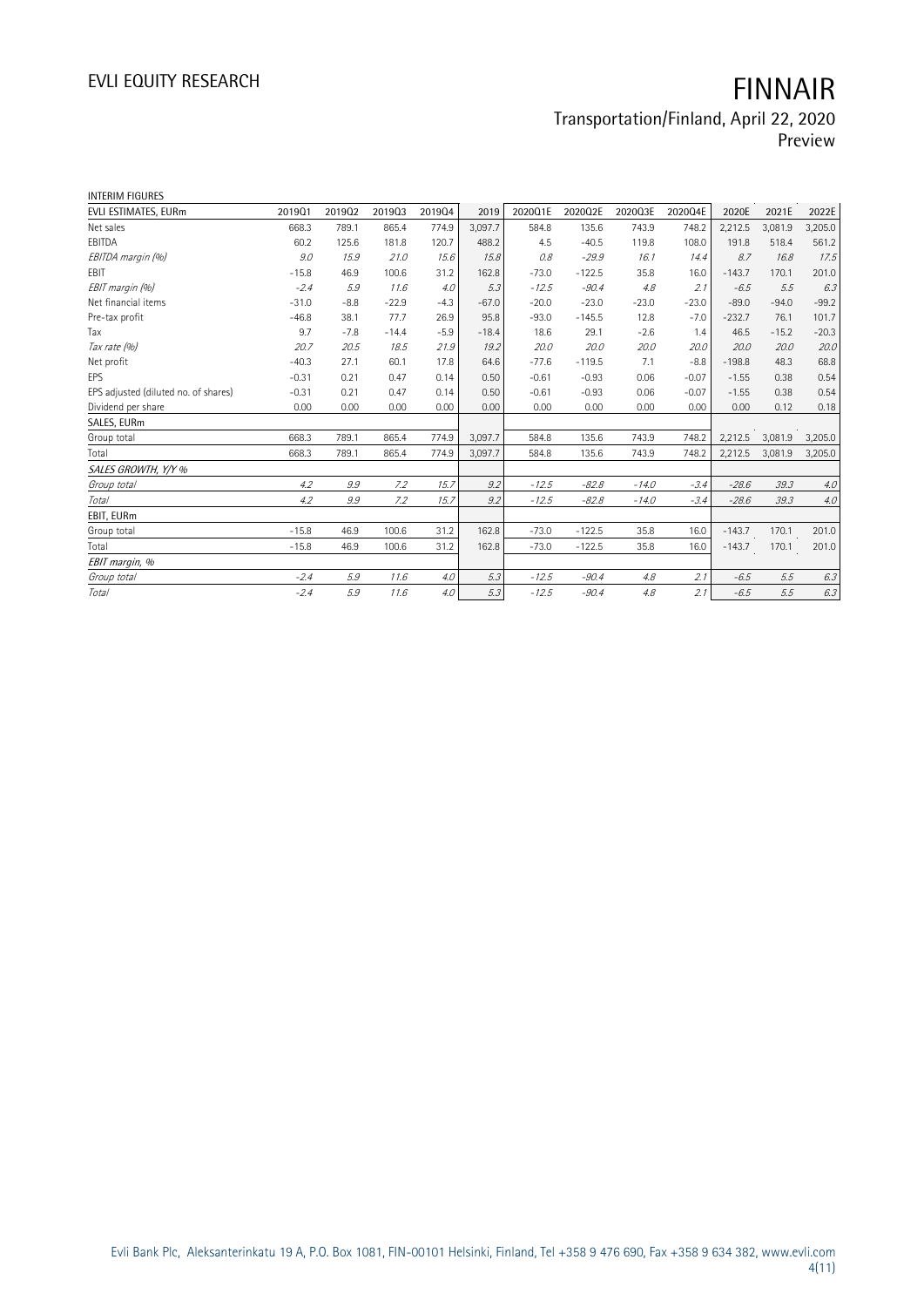## Transportation/Finland, April 22, 2020

Preview

| INCOME STATEMENT, EURm                   | 2015                | 2016        | 2017           | 2018                | 2019                | 2020E               | 2021E          | 2022E          |
|------------------------------------------|---------------------|-------------|----------------|---------------------|---------------------|---------------------|----------------|----------------|
| Sales                                    | 2,254.5             | 2,316.8     | 2,568.4        | 2,836.1             | 3,097.7             | 2,212.5             | 3,081.9        | 3,205.0        |
| Sales growth (%)                         | $-1.3$              | 2.8         | 10.9           | 10.4                | 9.2                 | $-28.6$             | 39.3           | 4.0            |
| EBITDA                                   | 131.8               | 161.0       | 299.6          | 512.6               | 488.2               | 191.8               | 518.4          | 561.2          |
| EBITDA margin (%)                        | 5.8                 | 6.9         | 11.7           | 18.1                | 15.8                | 8.7                 | 16.8           | 17.5           |
| Depreciation                             | $-108.1$            | $-105.8$    | $-129.2$       | $-294.2$            | $-325.4$            | $-335.5$            | $-348.3$       | $-360.3$       |
| EBITA                                    | 23.7                | 55.2        | 170.4          | 218.4               | 162.8               | $-143.7$            | 170.1          | 201.0          |
| Goodwill amortization / writedown        | 0.0                 | 0.0         | 0.0            | 0.0                 | 0.0                 | 0.0                 | 0.0            | 0.0            |
| EBIT                                     | 23.7                | 55.2        | 170.4          | 218.4               | 162.8               | $-143.7$            | 170.1          | 201.0          |
| EBIT margin (%)                          | 1.1                 | 2.4         | 6.6            | 7.7                 | 5.3                 | $-6.5$              | 5.5            | 6.3            |
| Reported EBIT                            | 12.4                | 53.8        | 169.5          | 218.3               | 160.0               | $-143.7$            | 170.1          | 201.0          |
| EBIT margin (reported) (%)               | 0.6                 | 2.3         | 6.6            | 7.7                 | 5.2                 | $-6.5$              | 5.5            | 6.3            |
| Net financials                           | $-8.3$              | $-10.5$     | $-13.7$        | $-129.0$            | $-67.0$             | $-89.0$             | $-94.0$        | $-99.2$        |
| Pre-tax profit                           | 15.4                | 44.7        | 156.7          | 89.4                | 95.8                | $-232.7$            | 76.1           | 101.7          |
| Taxes                                    | $-3.1$              | $-8.9$      | $-31.3$        | $-25.6$             | $-18.4$             | 46.5                | $-15.2$        | $-20.3$        |
| Minority shares                          | 0.0                 | 0.0         | 0.0            | 0.0                 | 0.0                 | 0.0                 | 0.0            | 0.0            |
| Net profit                               | $-17.8$             | 19.4        | 111.9          | 51.1                | 61.8                | $-198.8$            | 48.3           | 68.8           |
| Cash NRIs                                | $-11.3$             | $-1.4$      | $-0.9$         | $-0.1$              | $-2.8$              | 0.0                 | 0.0            | 0.0            |
| Non-cash NRIs                            | 0.0                 | 0.0         | 0.0            | 0.0                 | 0.0                 | 0.0                 | 0.0            | 0.0            |
| <b>BALANCE SHEET, EURm</b>               |                     |             |                |                     |                     |                     |                |                |
| Assets                                   |                     |             |                |                     |                     |                     |                |                |
| Fixed assets                             | 957                 | 1,189       | 1,446          | 1,547               | 1,751               | 1,900               | 1,976          | 2,058          |
| Goodwill                                 | $\mathsf{O}\xspace$ | $\mathbf 0$ | $\mathbf 0$    | $\mathsf{O}\xspace$ | $\mathbf 0$         | $\mathbf 0$         | $\mathbf 0$    | $\mathbf 0$    |
| Right of use assets                      | $\mathbf 0$         | $\mathbf 0$ | $\overline{0}$ | 999                 | 878                 | 841                 | 863            | 865            |
| Inventory                                | 12                  | 15          | 17             | 121                 | 80                  | 62                  | 80             | 83             |
| Receivables                              | 364                 | 512         | 460            | 210                 | 217                 | 167                 | 229            | 236            |
| Liquid funds                             | 708                 | 814         | 965            | 1,067               | 952                 | 708                 | 955            | 994            |
| Total assets                             | 2,050               | 2,529       | 2,887          | 3,944               | 3,878               | 3,678               | 4,104          | 4,236          |
| Liabilities                              |                     |             |                |                     |                     |                     |                |                |
| Shareholder's equity                     | 727                 | 857         | 1,016          | 918                 | 966                 | 768                 | 816            | 869            |
| Minority interest                        | $\mathsf{O}\xspace$ | $\mathbf 0$ | 0              | $\mathbf 0$         | $\mathbf 0$         | $\overline{0}$      | $\mathbf 0$    | $\mathbf 0$    |
| Convertibles                             | 0                   | $\mathbf 0$ | $\mathsf 0$    | $\mathbf 0$         | $\mathbf 0$         | $\mathbf 0$         | $\mathbf 0$    | $\mathbf 0$    |
| Lease liabilities                        | 0                   | $\mathbf 0$ | $\mathbf 0$    | 1,159               | 1,054               | 841                 | 863            | 865            |
| Deferred taxes                           | $\mathbf 0$         | 33          | 74             | 48                  | 64                  | 64                  | 64             | 64             |
| Interest bearing debt                    | 346                 | 718         | 719            | 615                 | 521                 | 802                 | 1,023          | 1,088          |
| Non-interest bearing current liabilities | 682                 | 519         | 566            | 285                 | 243                 | 174                 | 308            | 321            |
| Other interest-free debt                 | 201                 | 339         | 428            | 811                 | 873                 | 873                 | 873            | 873            |
| <b>Total liabilities</b>                 | 2,050               | 2,529       | 2,887          | 3,944               | 3,878               | 3,678               | 4,104          | 4,236          |
| CASH FLOW, EURm                          |                     |             |                |                     |                     |                     |                |                |
| + EBITDA                                 | 132                 | 161         | 300            | 513                 | 488                 | 192                 | 518            | 561            |
| - Net financial items                    | -8                  | $-10$       | $-14$          | $-129$              | $-67$               | $-89$               | $-94$          | $-99$          |
| - Taxes                                  | $\mathsf{O}\xspace$ | 33          | $-1$           | $-52$               | $-2$                | 47                  | $-15$          | $-20$          |
| - Increase in Net Working Capital        | 43                  | 56          | 57             | 50                  | $-7$                | $-1$                | 55             | $\overline{2}$ |
| $+/-$ Other                              | $-2$                | $-19$       | 40             | $\mathbf{1}$        | $-16$               | $-13$               | $-13$          | $-13$          |
| = Cash flow from operations              | 164                 | 220         | 382            | 383                 | 397                 | 136                 | 451            | 431            |
| - Capex                                  | $-81$               | $-486$      | $-405$         | $-330$              | $-409$              | $-447$              | $-447$         | $-445$         |
| - Acquisitions                           | 0                   | $\mathbf 0$ | $\mathbf 0$    | $\mathbf 0$         | $\mathbf 0$         | $\mathbf 0$         | $\mathbf 0$    | $\mathbf 0$    |
| + Divestments                            | 448                 | 153         | 157            | 214                 | $\mathsf{O}\xspace$ | $\mathsf{O}\xspace$ | 0              | $\mathbf 0$    |
| = Free cash flow                         | 531                 | $-113$      | 134            | 268                 | $-12$               | $-312$              | 5              | $-14$          |
| +/- New issues/buybacks                  | 231                 | 110         | 60             | $-110$              | 21                  | $\mathbf 0$         | $\mathbf 0$    | $\mathbf 0$    |
| - Paid dividend                          | $\overline{0}$      | $\mathbf 0$ | $-13$          | $-38$               | $-35$               | $\mathbf{0}$        | $\overline{0}$ | $-16$          |
| $+/-$ Other                              | $-480$              | 108         | $-30$          | $-17$               | $-89$               | 68                  | 243            | 68             |
| Change in cash                           | 282                 | 105         | 151            | 103                 | $-116$              | $-244$              | 247            | 38             |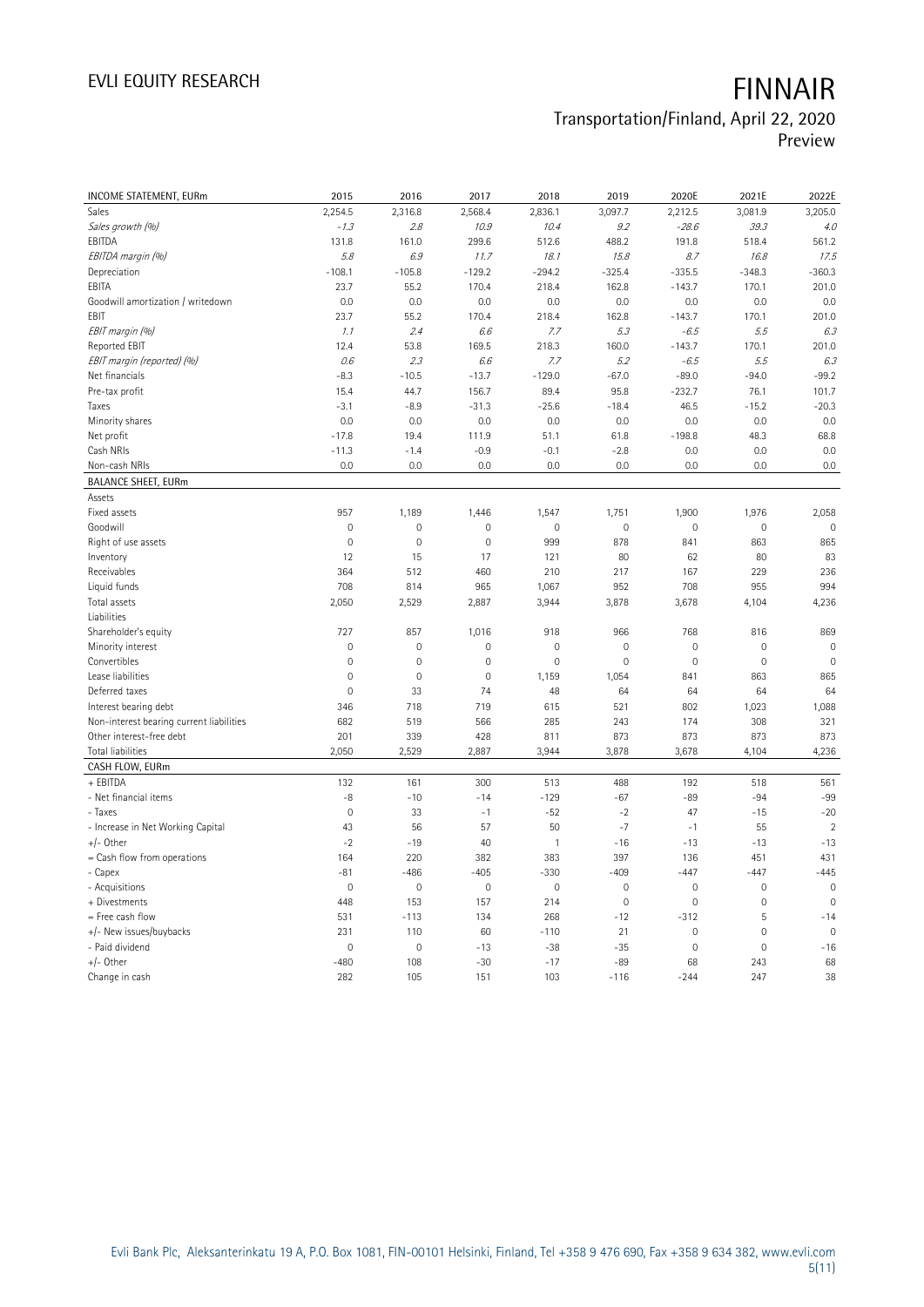### Transportation/Finland, April 22, 2020 Preview

| <b>KEY FIGURES</b>                             | 2016            | 2017            | 2018         | 2019         | 2020E         | 2021E         | 2022E         |
|------------------------------------------------|-----------------|-----------------|--------------|--------------|---------------|---------------|---------------|
| M-cap                                          | 516             | 1,643           | 908          | 753          | 513           | 513           | 513           |
| Net debt (excl. convertibles)                  | $-96$           | $-246$          | 707          | 623          | 935           | 930           | 960           |
| Enterprise value                               | 420             | 1,397           | 1,615        | 1,377        | 1,448         | 1,443         | 1,472         |
| Sales                                          | 2,317           | 2,568           | 2,836        | 3,098        | 2,213         | 3,082         | 3,205         |
| EBITDA                                         | 161             | 300             | 513          | 488          | 192           | 518           | 561           |
| EBIT                                           | 55              | 170             | 218          | 163          | $-144$        | 170           | 201           |
| Pre-tax                                        | 45              | 157             | 89           | 96           | $-233$        | 76            | 102           |
| Earnings                                       | 21              | 113             | 51           | 65           | $-199$        | 48            | 69            |
| Equity book value (excl. minorities)           | 857             | 1,016           | 918          | 966          | 768           | 816           | 869           |
| Valuation multiples                            |                 |                 |              |              |               |               |               |
| EV/sales                                       | 0.2             | 0.5             | 0.6          | 0.4          | 0.7           | 0.5           | 0.5           |
| EV/EBITDA                                      | 2.6             | 4.7             | 3.2          | 2.8          | 7.5           | 2.8           | 2.6           |
| EV/EBITA                                       | 7.6             | 8.2             | 7.4          | 8.5          | $-10.1$       | 8.5           | 7.3           |
| EV/EBIT                                        | 7.6             | 8.2             | 7.4          | 8.5          | $-10.1$       | 8.5           | 7.3           |
| EV/OCF                                         | 1.9             | 3.7             | 4.2          | 3.5          | 10.7          | 3.2           | 3.4           |
| EV/FCFF                                        | $-1.5$          | 6.3             | 6.1          | 8.4          | $-10.1$       | 6.1           | 7.0           |
| P/FCFE                                         | $-4.6$          | 12.2            | 3.4          | $-61.4$      | $-1.6$        | 109.5         | $-37.9$       |
| P/E                                            | 24.9            | 14.6            | 10.2         | 11.7         | $-2.6$        | 10.6          | 7.4           |
| P/B                                            | 0.6             | 1.6             | 1.0          | 0.8          | 0.7           | 0.6           | 0.6           |
| Target EV/EBITDA                               | 0.0             | 0.0             | 0.0          | 0.0          | 7.5           | 2.8           | 2.6           |
| Target EV/EBIT                                 | 0.0             | 0.0             | 0.0          | 0.0          | $-10.1$       | 8.5           | 7.3           |
| Target EV/FCF                                  | 0.0             | 0.0             | 0.0          | 0.0          | $-4.6$        | 308.3         | $-108.9$      |
| Target P/B                                     | 0.0             | 0.0             | 0.0          | 0.0          | 0.7           | 0.6           | 0.6           |
| Target P/E                                     | 0.0             | 0.0             | 0.0          | 0.0          | $-2.6$        | 10.6          | 7.4           |
| Per share measures                             |                 |                 |              |              |               |               |               |
| Number of shares                               | 128,136         | 128,136         | 128,136      | 128,136      | 128,136       | 128,136       | 128,136       |
|                                                |                 |                 |              |              |               |               |               |
|                                                |                 |                 |              |              |               |               |               |
| Number of shares (diluted)                     | 128,136         | 128,136         | 128,136      | 128,136      | 128,136       | 128,136       | 128,136       |
| EPS                                            | 0.16            | 0.88            | 0.40         | 0.50         | $-1.55$       | 0.38          | 0.54          |
| Operating cash flow per share                  | 1.71            | 2.98            | 2.99         | 3.09         | 1.06          | 3.52          | 3.37          |
| Free cash flow per share                       | $-0.88$         | 1.05            | 2.09         | $-0.10$      | $-2.43$       | 0.04          | $-0.11$       |
| Book value per share                           | 6.69            | 7.93            | 7.17         | 7.54         | 5.99          | 6.37          | 6.78          |
| Dividend per share                             | 0.10            | 0.30            | 0.27         | 0.00         | 0.00          | 0.12          | 0.18          |
| Dividend payout ratio, %                       | 61.7            | 34.1            | 68.6         | 0.0          | 0.0           | 33.0          | 33.0          |
| Dividend yield, %                              | 2.5             | 2.3             | 3.9          | 0.0          | 0.0           | 3.1           | 4.4           |
| FCF yield, %                                   | $-21.9$         | 8.2             | 29.5         | $-1.6$       | $-60.9$       | 0.9           | $-2.6$        |
| Efficiency measures                            |                 |                 |              |              |               |               |               |
| ROE                                            | 2.6             | 12.0            | 5.3          | 6.9          | $-22.9$       | 6.1           | 8.2           |
| ROCE                                           | 4.2             | 10.3            | 9.9          | 6.2          | $-5.8$        | 6.7           | 7.3           |
| Financial ratios                               |                 |                 |              |              |               |               |               |
| Inventories as % of sales                      | 0.6             | 0.7             | 4.3          | 2.6          | 2.8           | 2.6           | 2.6           |
| Receivables as % of sales                      | 22.1            | 17.9            | 7.4          | 7.0          | 7.6           | 7.4           | 7.4           |
| Non-interest bearing liabilities as % of sales | 22.4            | 22.0            | 10.1         | 7.8          | 7.8           | 10.0          | 10.0          |
| NWC/sales, %                                   | $-12.7$         | $-18.7$         | $-26.4$      | $-23.9$      | $-33.4$       | $-25.8$       | $-24.9$       |
| Operative CAPEX/sales, %                       | 21.0            | 15.8            | 11.6         | 13.2         | 20.2          | 14.5          | 13.9          |
| CAPEX/sales (incl. acquisitions), %            | 21.0            | 15.8            | 11.6         | 13.2         | 20.2          | 14.5          | 13.9          |
| <b>FCFF/EBITDA</b>                             | $-1.8$          | 0.7             | 0.5          | 0.3          | $-0.7$        | 0.5           | 0.4           |
| Net debt/EBITDA, book-weighted                 | $-0.6$          | $-0.8$          | 1.4          | 1.3          | 4.9           | 1.8           | 1.7           |
| Debt/equity, market-weighted                   | 1.4             | 0.4             | 0.7          | 0.7          | 1.6           | 2.0           | 2.1           |
| Equity ratio, book-weighted<br>Gearing, %      | 37.8<br>$-11.2$ | 39.1<br>$-24.2$ | 25.4<br>77.0 | 27.4<br>64.5 | 22.4<br>121.8 | 21.7<br>114.1 | 22.4<br>110.5 |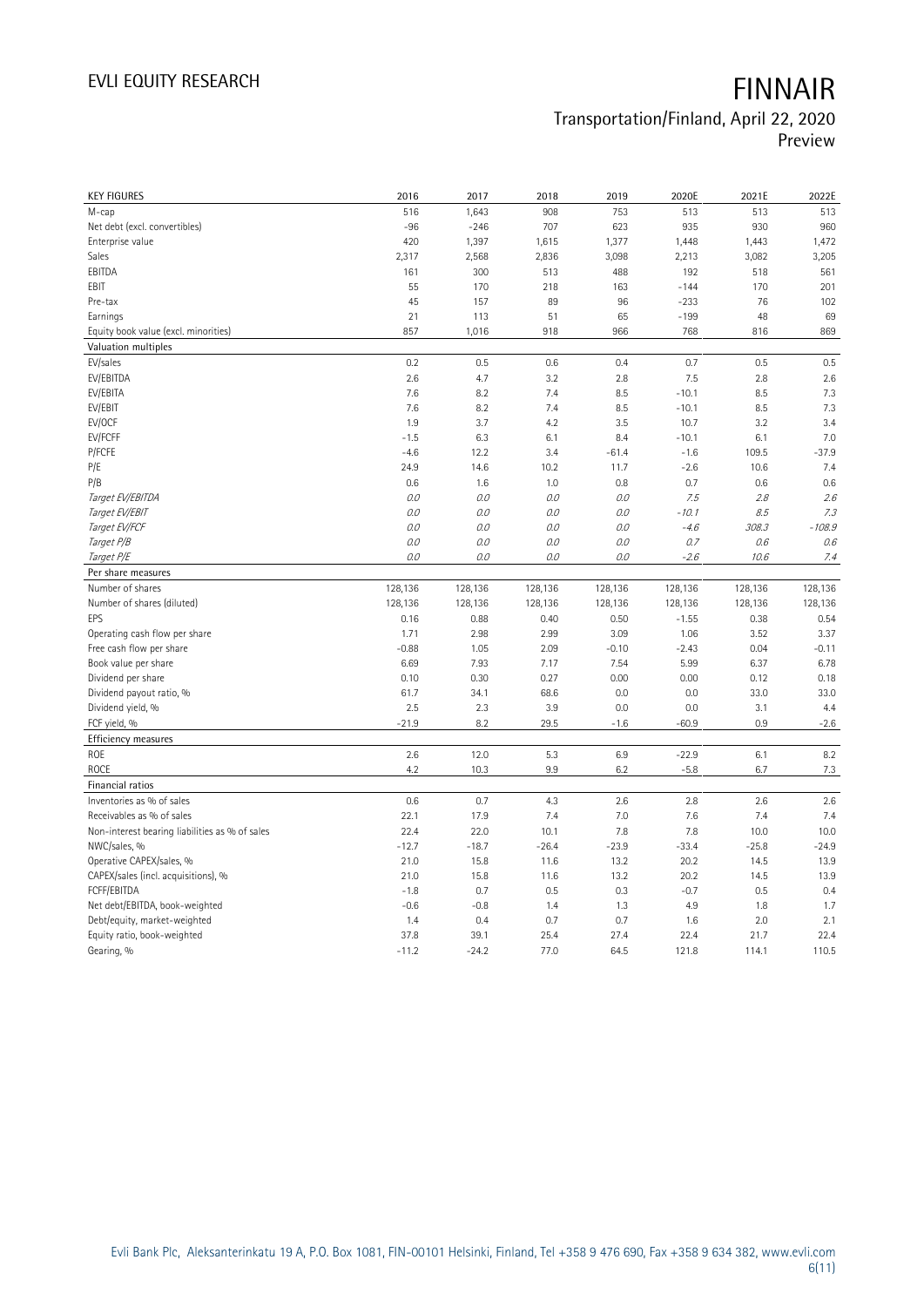COMPANY DESCRIPTION: Finnair is a network airline established in 1923. The company specializes in passenger and cargo traffic between Asia and Europe and it has over 100 destinations worldwide. The company has modern and eco-friendly fleet that consists of over 80 aircrafts.

INVESTMENT CASE: Finnair's investment case relies on growth and profitability improvement which stems from its competitive advantage of operating the transfer traffic between Europe and Asia due to its geographical position and operating a growing cost efficient and eco-friendly modern fleet.

| <b>OWNERSHIP STRUCTURE</b>                 | <b>SHARES</b> | <b>EURm</b> | 0/0   |
|--------------------------------------------|---------------|-------------|-------|
| Prime Minister's Office                    | 71,515,426    | 286.062     | 55.8% |
| The local Government Pensions Institution  | 5,750,875     | 23.004      | 4.5%  |
| Varma Mutual Pension Insurance Company     | 3,261,933     | 13.048      | 2.5%  |
| Ilmarinen Mutual Pension Insurance Company | 2,870,642     | 11.483      | 2.2%  |
| Tiiviste-Group Oy                          | 2,150,000     | 8.600       | 1.7%  |
| The State Pension Fund                     | 1,720,000     | 6.880       | 1.3%  |
| Oy Etra Invest Ab                          | 1,000,000     | 4.000       | 0.8%  |
| Elo Mutual Pension Insurance Company       | 832,652       | 3.331       | 0.6%  |
| Veritas Pension Insurance Company          | 777,656       | 3.111       | 0.6%  |
| Laakkonen Mikko Kalervo                    | 740,000       | 2.960       | 0.6%  |
| Ten largest                                | 90,619,184    | 362.477     | 71%   |
| Residual                                   | 37,516,931    | 150.068     | 29%   |
| Total                                      | 128, 136, 115 | 512.544     | 100%  |

| <b>EARNINGS CALENDAR</b> |           |
|--------------------------|-----------|
| April 29, 2020           | Q1 report |
| July 17, 2020            | Q2 report |
| October 28, 2020         | Q3 report |
|                          |           |
| OTHER EVENTS             |           |
| March 20, 2018           | AGM       |
|                          |           |
| COMPANY MISCELLANEOUS    |           |

| . CONTINUES INTO CELL IN LOOD |                                            |
|-------------------------------|--------------------------------------------|
| CEO: Topi Manner              | Tietotie 9. 01053 FINNAIR (VANTAA AIRPORT) |
| CFO: Mika Stirkkinen          | Tel: +358 9 818 2780                       |
| IIR: Erkka Salonen            |                                            |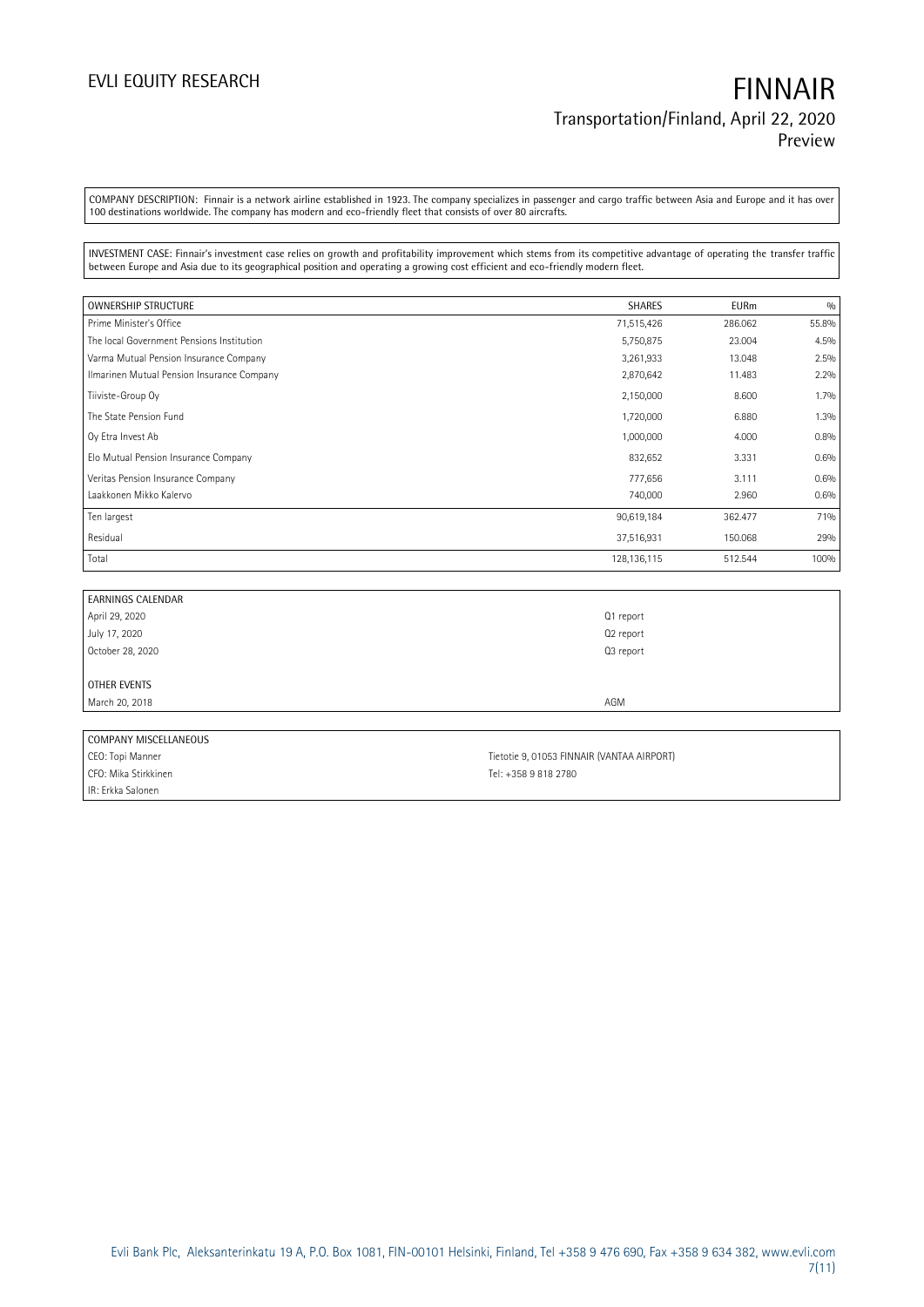DEFINITIONS

| P/E                                                                                                          | EPS                                                                                      |
|--------------------------------------------------------------------------------------------------------------|------------------------------------------------------------------------------------------|
|                                                                                                              |                                                                                          |
| Price per share<br>Earnings per share                                                                        | Profit before extraord. items and taxes-income taxes + minority interest                 |
|                                                                                                              | Number of shares                                                                         |
| P/BV                                                                                                         | <b>DPS</b>                                                                               |
|                                                                                                              |                                                                                          |
| Price per share                                                                                              | Dividend for the financial period per share                                              |
| Shareholders' equity + taxed provisions per share                                                            |                                                                                          |
|                                                                                                              |                                                                                          |
| Market cap                                                                                                   | OCF (Operating cash flow)                                                                |
|                                                                                                              |                                                                                          |
| Price per share * Number of shares                                                                           | EBITDA - Net financial items - Taxes - Increase in working                               |
|                                                                                                              | capital - Cash NRIs ± Other adjustments                                                  |
|                                                                                                              |                                                                                          |
| EV (Enterprise value)                                                                                        | FCF (Free cash flow)                                                                     |
|                                                                                                              |                                                                                          |
| Market cap + net debt + minority interest at market value -<br>share of associated companies at market value | Operating cash flow - operative CAPEX - acquisitions + divestments                       |
|                                                                                                              |                                                                                          |
|                                                                                                              |                                                                                          |
| EV/Sales                                                                                                     | FCF yield, %                                                                             |
| Enterprise value                                                                                             |                                                                                          |
| <b>Sales</b>                                                                                                 | Free cash flow<br>Market cap                                                             |
|                                                                                                              |                                                                                          |
| EV/EBITDA                                                                                                    | Operative CAPEX/sales                                                                    |
|                                                                                                              |                                                                                          |
| Enterprise value<br>Earnings before interest, tax, depreciation and amortization                             | Capital expenditure - divestments - acquisitions<br><b>Sales</b>                         |
|                                                                                                              |                                                                                          |
| EV/EBIT                                                                                                      | Net working capital                                                                      |
|                                                                                                              |                                                                                          |
| Enterprise value                                                                                             | Current assets - current liabilities                                                     |
| Operating profit                                                                                             |                                                                                          |
| Net debt                                                                                                     | Capital employed/Share                                                                   |
|                                                                                                              |                                                                                          |
| Interest bearing debt - financial assets                                                                     | Total assets - non-interest bearing debt                                                 |
|                                                                                                              | Number of shares                                                                         |
| Total assets                                                                                                 | Gearing                                                                                  |
|                                                                                                              |                                                                                          |
| Balance sheet total                                                                                          | Net debt                                                                                 |
|                                                                                                              | Equity                                                                                   |
| Div yield, %                                                                                                 | Debt/Equity, %                                                                           |
|                                                                                                              |                                                                                          |
| Dividend per share                                                                                           |                                                                                          |
| Price per snare                                                                                              | Interest bearing debt<br>Shareholders' equity $+$ minority interest $+$ taxed provisions |
|                                                                                                              |                                                                                          |
|                                                                                                              |                                                                                          |
| Payout ratio, %                                                                                              | Equity ratio, %                                                                          |
|                                                                                                              |                                                                                          |
| Total dividends                                                                                              | Shareholders' equity $+$ minority interest $+$ taxed provisions                          |
| Earnings before extraordinary items and taxes - income taxes + minority interest                             | Total assets - interest-free loans                                                       |
|                                                                                                              |                                                                                          |
| ROCE, %                                                                                                      | CAGR, %                                                                                  |
|                                                                                                              |                                                                                          |
| Profit before extraordinary items + interest expenses+ other financial costs                                 | Cumulative annual growth rate = Average growth per year                                  |
| Balance sheet total - non-interest bearing debt (average)                                                    |                                                                                          |
|                                                                                                              |                                                                                          |
| ROE, %                                                                                                       |                                                                                          |
|                                                                                                              |                                                                                          |
| Profit before extraordinary items and taxes - income taxes                                                   |                                                                                          |
| Shareholder's equity + minority interest + taxed provisions (average)                                        |                                                                                          |
|                                                                                                              |                                                                                          |
|                                                                                                              |                                                                                          |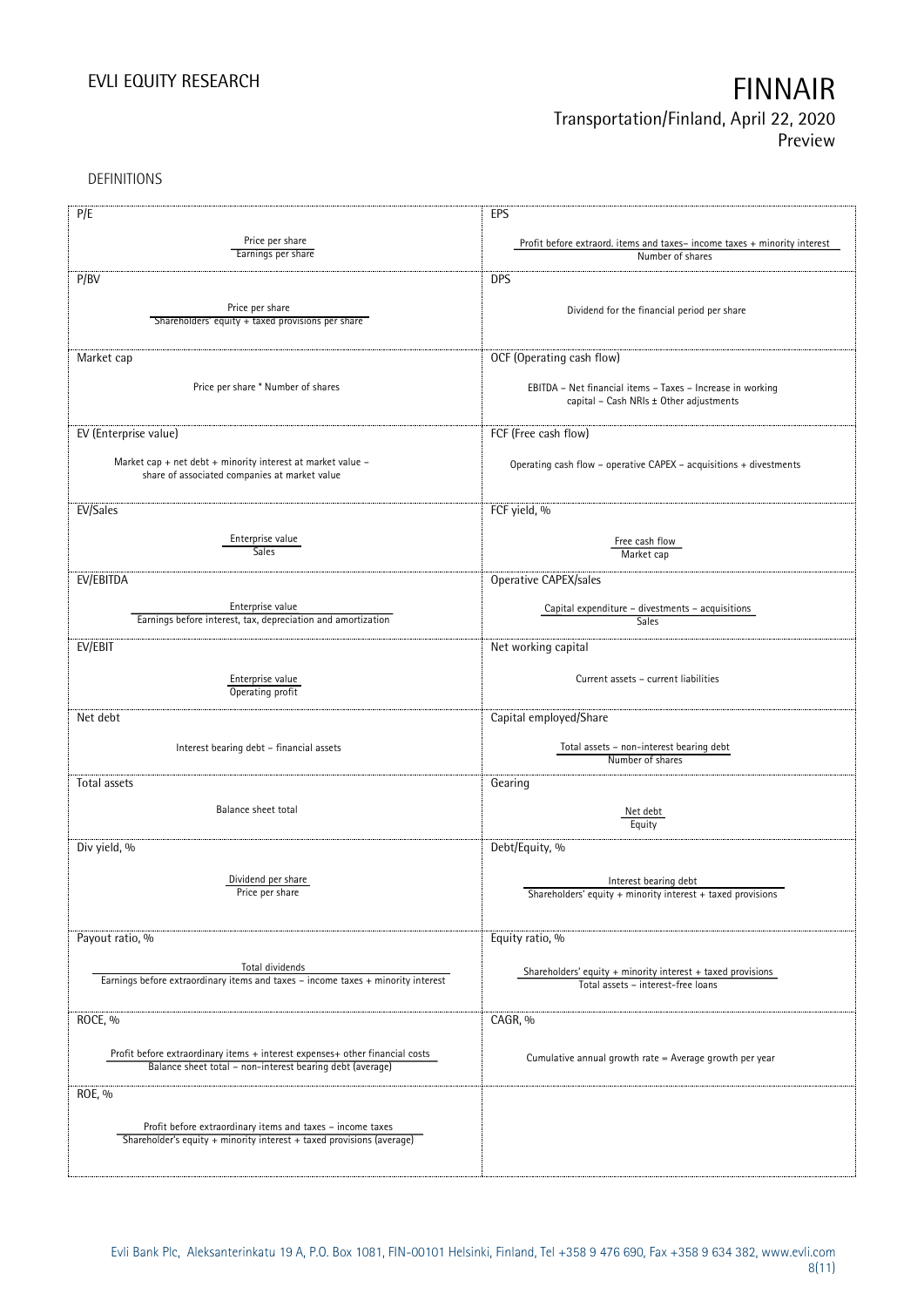### Important Disclosures

Evli Research Partners Plc ("ERP") uses 12-month target prices. Target prices are defined by utilizing analytical techniques based on financial theory including (but not limited to) discounted cash flow analysis and comparative valuation. The selection of valuation methods depends on different circumstances. Target prices may be altered on the basis of new information coming to light in the underlying company or changes in interest rates, changes in foreign exchange rates, other securities prices or market indices or outlook for the aforementioned factors or other factors that may change the conditions of financial markets. Recommendations and changes by analysts are available at [Analysts' recommendations and ratings revisions](https://research.evli.com/JasperAllModels.action?authParam=key;461&authParam=x;G3rNagWrtf7K&authType=3).

Investment recommendations are defined as follows:

| Target price compared to share price | Recommendation                |
|--------------------------------------|-------------------------------|
| $<-10.06$                            | SELL.                         |
| $-10 - (+10)$ %                      | H <sub>O</sub> I <sub>D</sub> |
| > 10%                                | <b>BUY</b>                    |

ERP's investment recommendation of the analyzed company is updated at least 2 timer per year.



The graph above shows the distribution of ERP's recommendations of companies under coverage in 1st of February 2019. If recommendation is not given, it is not mentioned here.

### Name(s) of the analyst(s): Rissanen

This research report has been prepared by Evli Research Partners Plc ("ERP" or "Evli Research"). ERP is a subsidiary of Evli Bank Plc. Production of the investment recommendation has been concluded on [22.04.2020, 8:45]. This report has been published on [22.04.2020, 9:15].

None of the analysts contributing to this report, persons under their guardianship or corporations under their control have a position in the shares of the company or related securities.

The date and time for any price of financial instruments mentioned in the recommendation refer to the previous trading day's closing price(s) unless otherwise stated in the report.

Each analyst responsible for the content of this report assures that the expressed views accurately reflect the personal views of each analyst on the covered companies and securities. Each analyst assures that (s)he has not been, nor are or will be, receiving direct or indirect compensation related to the specific recommendations or views contained in this report.

Companies in the Evli Group, affiliates or staff of companies in the Evli Group, may perform services for, solicit business from, hold long or short positions in, or otherwise be interested in the investments (including derivatives) of any company mentioned in the publication or report.

Neither ERP nor any company within the Evli Group have managed or co-managed a public offering of the company's securities during the last 12 months prior to, received compensation for investment banking services from the company during the last 12 months prior to the publication of the research report.

ERP has signed an agreement with the issuer of the financial instruments mentioned in the recommendation, which includes production of research reports. This assignment has a limited economic and financial impact on ERP and/or Evli. Under the assignment ERP performs services including, but not limited to, arranging investor meetings or –events, investor relations communication advisory and production of research material.

ERP or another company within the Evli Group does not have an agreement with the company to perform market making or liquidity providing services. months prior to, received compensation for investment banking services from the company during the last 12 months prior to the publication of the. For the prevention and avoidance of conflicts of interests with respect to this report, there is an information barrier (Chinese wall) between Investment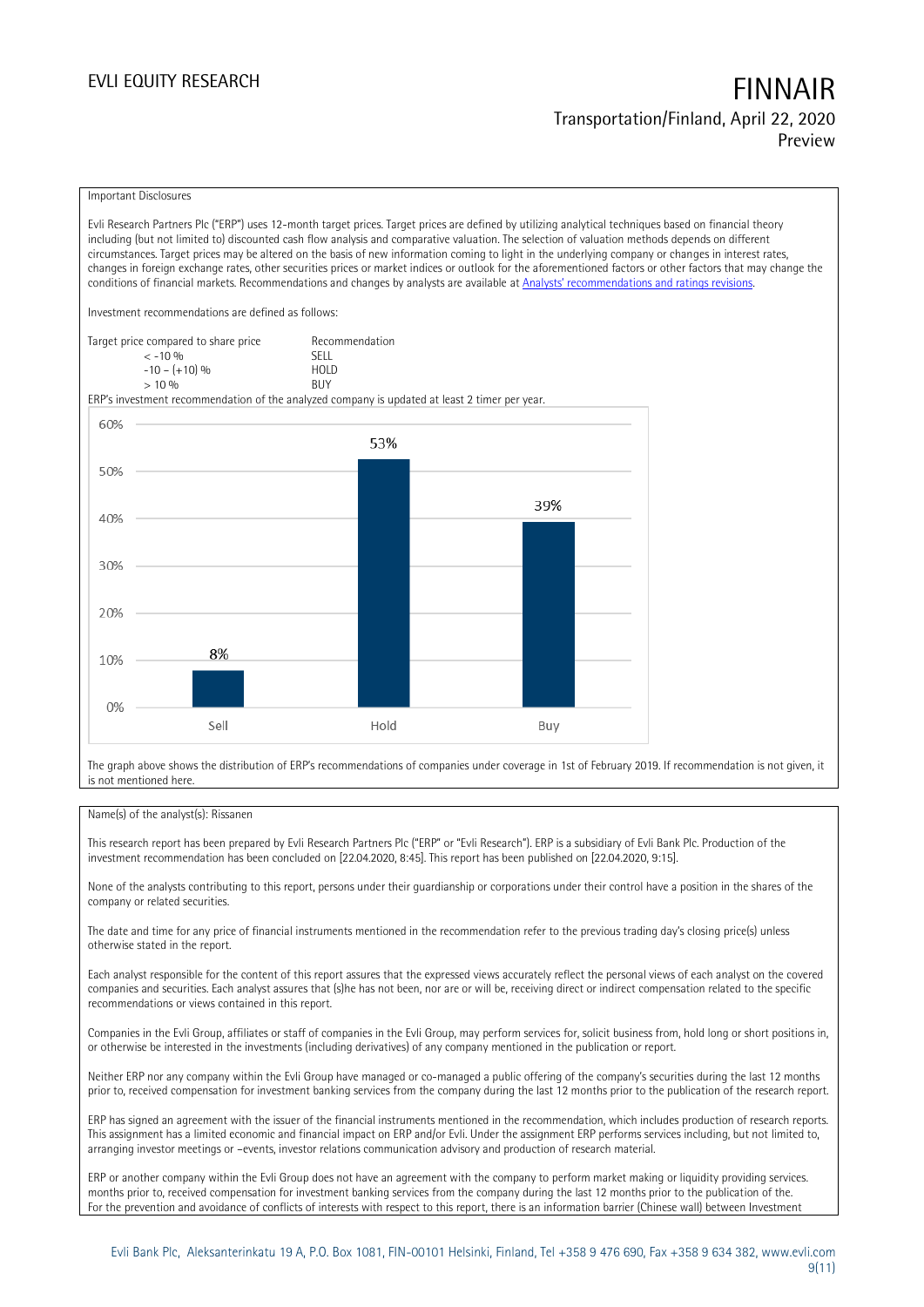Research and Corporate Finance units concerning unpublished investment banking services to the company. The remuneration of the analyst(s) is not tied directly or indirectly to investment banking transactions or other services performed by Evli Bank Plc or any company within Evli Group.

This report has not been disclosed to the company prior to its dissemination.

This report is provided and intended for informational purposes only and may not be used or considered under any circumstances as an offer to sell or buy any securities or as advice to trade any securities.

This report is based on sources ERP considers to be correct and reliable. The sources include information providers Reuters and Bloomberg, stock-exchange releases from the companies and other company news, Statistics Finland and articles in newspapers and magazines. However, ERP does not guarantee the materialization, correctness, accuracy or completeness of the information, opinions, estimates or forecasts expressed or implied in the report. In addition, circumstantial changes may have an influence on opinions and estimates presented in this report. The opinions and estimates presented are valid at the moment of their publication and they can be changed without a separate announcement. Neither ERP nor any company within the Evli Group are responsible for amending, correcting or updating any information, opinions or estimates contained in this report. Neither ERP nor any company within the Evli Group will compensate any direct or consequential loss caused by or derived from the use of the information represented in this publication.

All information published in this report is for the original recipient's private and internal use only. ERP reserves all rights to the report. No part of this publication may be reproduced or transmitted in any form or by any means, electronic, mechanical, photocopying, recording or otherwise, or stored in any retrieval system of any nature, without the written permission of ERP.

This report or its copy may not be published or distributed in Australia, Canada, Hong Kong, Japan, New Zealand, Singapore or South Africa. The publication or distribution of this report in certain other jurisdictions may also be restricted by law. Persons into whose possession this report comes are required to inform themselves about and to observe any such restrictions.

Evli Bank Plc is not registered as a broker-dealer with the U. S. Securities and Exchange Commission ("SEC"), and it and its analysts are not subject to SEC rules on securities analysts' certification as to the currency of their views reflected in the research report. Evli Bank is not a member of the Financial Industry Regulatory Authority ("FINRA"). It and its securities analysts are not subject to FINRA's rules on Communications with the Public and Research Analysts and Research Reports and the attendant requirements for fairness, balance and disclosure of potential conflicts of interest. This research report is only being offered in U.S. by Auerbach Grayson & Company, LLC (Auerbach Grayson) to Major U.S. Institutional Investors and is not available to, and should not be used by, any U.S. person or entity that is not a Major U.S. Institutional Investor. Auerbach Grayson is a broker-dealer registered with the U.S. Securities and Exchange Commission and is a member of the FINRA. U.S. entities seeking more information about any of the issuers or securities discussed in this report should contact Auerbach Grayson. The securities of non-U.S. issuers may not be registered with or subject to SEC reporting and other requirements.

ERP is not a supervised entity but its parent company Evli Bank Plc is supervised by the Finnish Financial Supervision Authority.